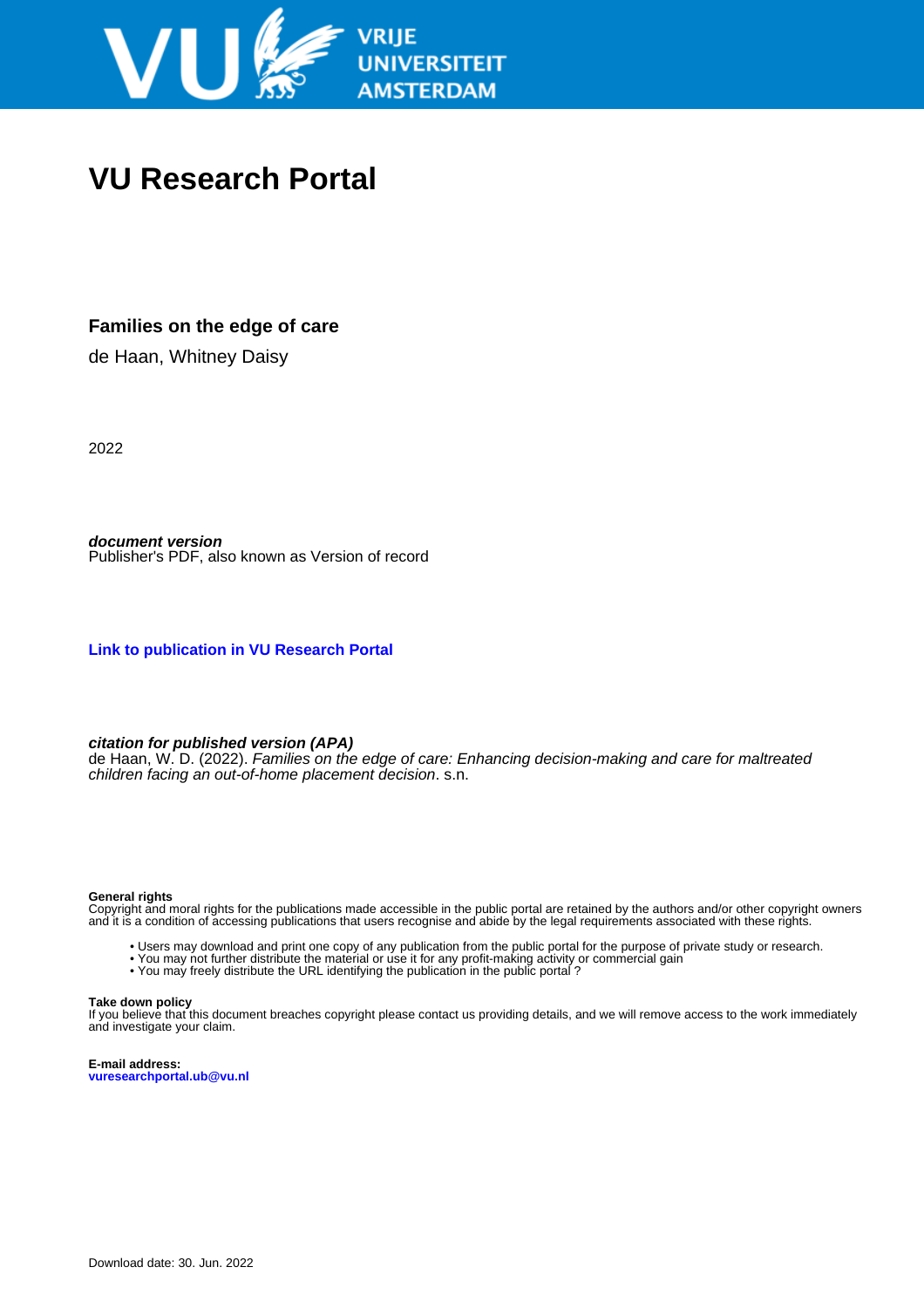## VRIJE UNIVERSITEIT

## **FAMILIES ON THE EDGE OF CARE:**

Enhancing decision-making and care for maltreated children facing an out-of-home placement decision

## ACADEMISCH PROEFSCHRIFT

ter verkrijging van de graad Doctor aan de Vrije Universiteit Amsterdam, op gezag van de rector magnificus prof.dr. C.M. van Praag, in het openbaar te verdedigen ten overstaan van de promotiecommissie van de Faculteit der Rechtsgeleerdheid op woensdag 26 januari 2022 om 13.45 uur in een bijeenkomst van de universiteit, De Boelelaan 1105

door

Whitney Daisy de Haan

geboren te Amsterdam